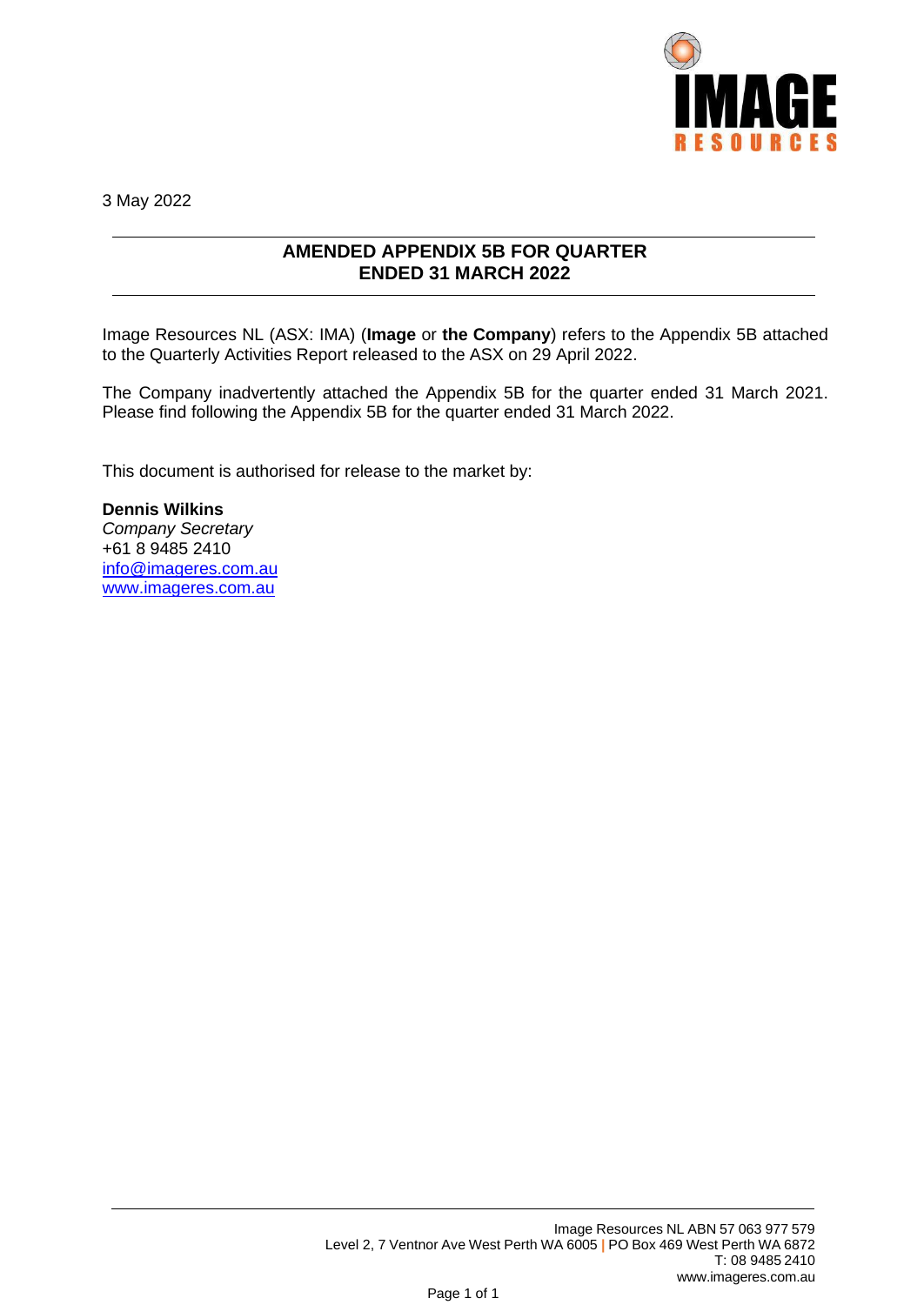## **Appendix 5B**

# **Mining exploration entity or oil and gas exploration entity quarterly cash flow report**

| Name of entity |  |  |
|----------------|--|--|
|                |  |  |

**IMAGE RESOURCES NL**

ABN Cuarter ended ("current quarter")

### **57 063 977 579 31/03/2022**

|      | <b>Consolidated statement of cash flows</b>       | <b>Current quarter</b><br>\$A'000 | Year to date<br>$(3$ months)<br>\$A'000 |
|------|---------------------------------------------------|-----------------------------------|-----------------------------------------|
| 1.   | Cash flows from operating activities              |                                   |                                         |
| 1.1  | Receipts from customers                           | 37,351                            | 37,351                                  |
| 1.2  | Payments for                                      |                                   |                                         |
|      | exploration & evaluation<br>(a)                   | (627)                             | (627)                                   |
|      | (b)<br>development                                |                                   |                                         |
|      | (c)<br>production                                 | (27, 619)                         | (27, 619)                               |
|      | staff costs<br>(d)                                | (501)                             | (501)                                   |
|      | administration and corporate costs<br>(e)         | (610)                             | (610)                                   |
| 1.3  | Dividends received (see note 3)                   |                                   |                                         |
| 1.4  | Interest received                                 | 10                                | 10                                      |
| 01.5 | Interest and other costs of finance paid          | (96)                              | (96)                                    |
| 1.6  | Income taxes paid                                 | (1, 186)                          | (1, 186)                                |
| 1.7  | Government grants and tax incentives              |                                   |                                         |
| 1.8  | Other (provide details if material)               | $\overline{2}$                    | 2                                       |
| 1.9  | Net cash from / (used in) operating<br>activities | 6,724                             | 6,724                                   |

| 2.  | Cash flows from investing activities |           |           |
|-----|--------------------------------------|-----------|-----------|
| 2.1 | Payments to acquire or for:          |           |           |
|     | entities<br>(a)                      |           |           |
|     | tenements<br>(b)                     | (35, 101) | (35, 101) |
|     | property, plant and equipment<br>(c) | (6, 234)  | (6, 234)  |
|     | exploration & evaluation<br>(d)      |           |           |
|     | investments<br>(e)                   |           |           |
|     | other non-current assets<br>(f)      |           |           |
|     |                                      |           |           |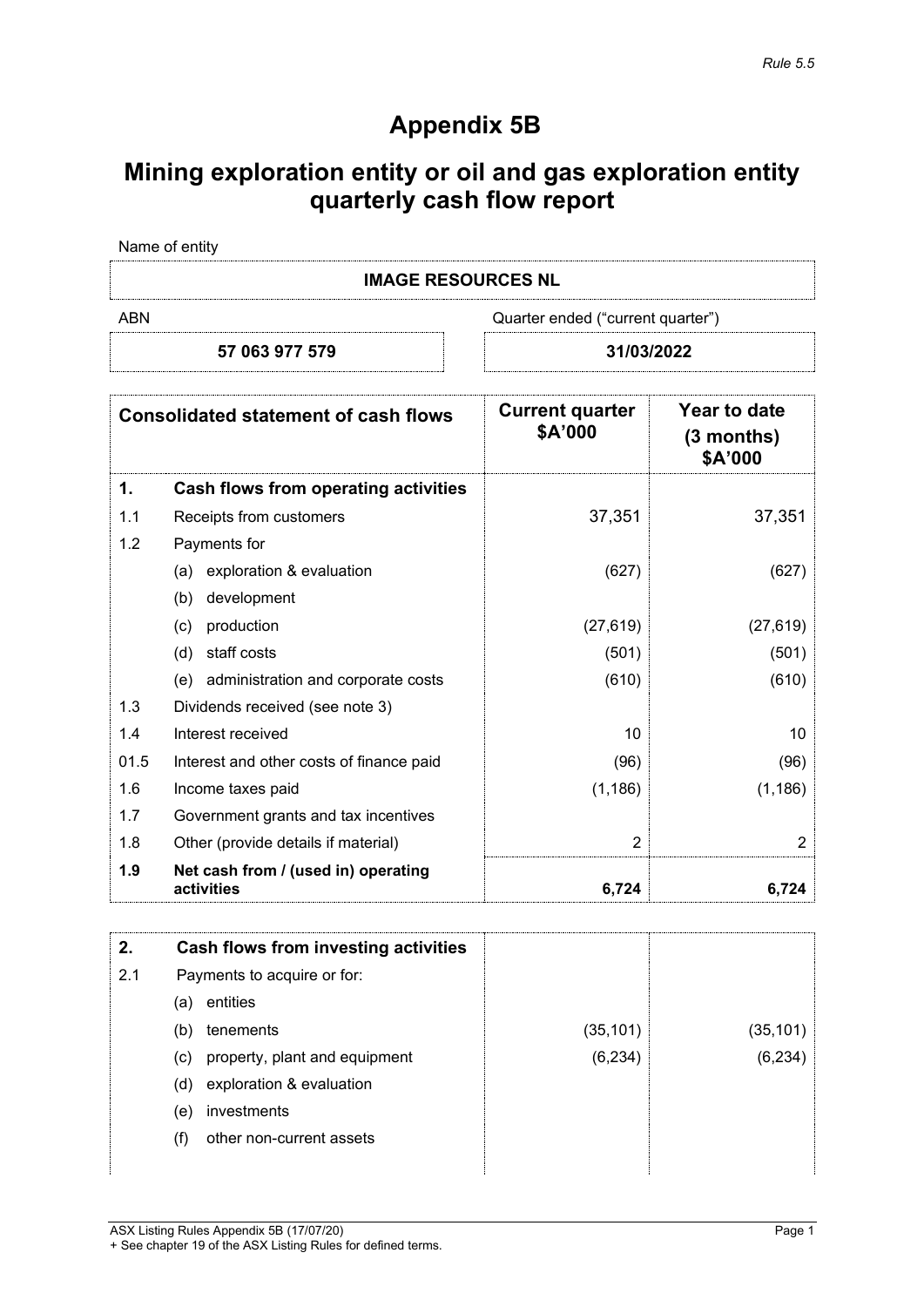|     | <b>Consolidated statement of cash flows</b>       | <b>Current quarter</b><br>\$A'000 | Year to date<br>$(3$ months)<br>\$A'000 |
|-----|---------------------------------------------------|-----------------------------------|-----------------------------------------|
| 2.2 | Proceeds from the disposal of:                    |                                   |                                         |
|     | entities<br>(a)                                   |                                   |                                         |
|     | (b)<br>tenements                                  |                                   |                                         |
|     | property, plant and equipment<br>(c)              |                                   |                                         |
|     | (d)<br>investments                                |                                   |                                         |
|     | financial derivatives<br>(e)                      |                                   |                                         |
| 2.3 | Cash flows from loans to other entities           |                                   |                                         |
| 2.4 | Dividends received (see note 3)                   |                                   |                                         |
| 2.5 | Other (provide details if material)               |                                   |                                         |
| 2.6 | Net cash from / (used in) investing<br>activities | (41,335)                          | (41,335)                                |

| 3.   | Cash flows from financing activities                                                       |       |       |
|------|--------------------------------------------------------------------------------------------|-------|-------|
| 3.1  | Proceeds from issues of equity securities<br>(excluding convertible debt securities)       | 3,529 | 3,529 |
| 3.2  | Proceeds from issue of convertible debt<br>securities                                      |       |       |
| 3.3  | Proceeds from exercise of options                                                          |       |       |
| 3.4  | Transaction costs related to issues of equity<br>securities or convertible debt securities |       |       |
| 3.6  | Repayment of borrowings                                                                    |       |       |
| 3.8  | Dividends paid                                                                             |       |       |
| 3.9  | Other - Employee share plan loan<br>repayments                                             | 939   | 939   |
| 3.10 | Net cash from / (used in) financing<br>activities                                          | 4,468 | 4.468 |

|     | Net increase / (decrease) in cash and<br>cash equivalents for the period |           |          |
|-----|--------------------------------------------------------------------------|-----------|----------|
| 4.1 | Cash and cash equivalents at beginning of<br>period                      | 79.840    | 79.840   |
| 4.2 | Net cash from / (used in) operating<br>activities (item 1.9 above)       | 6.724     | 6.724    |
| 4.3 | Net cash from / (used in) investing activities<br>item 2.6 above)        | (41, 335) | (41,335) |
| 4.4 | Net cash from / (used in) financing activities<br>(item 3.10 above)      | 4,468     | 4.468    |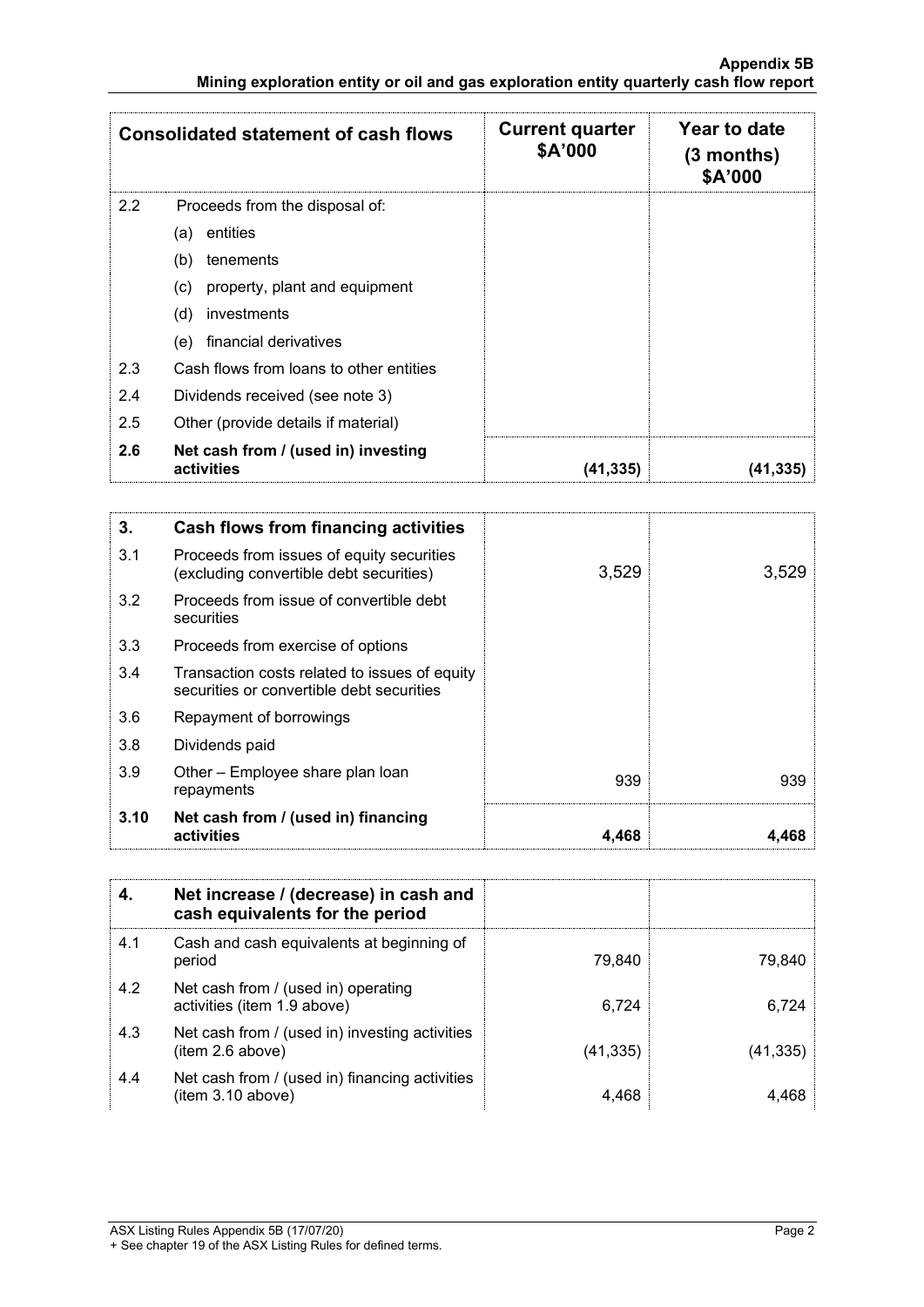|     | <b>Consolidated statement of cash flows</b>          | <b>Current quarter</b><br>\$A'000 | Year to date<br>$(3$ months)<br>\$A'000 |
|-----|------------------------------------------------------|-----------------------------------|-----------------------------------------|
| 4.5 | Effect of movement in exchange rates on<br>cash held | (715)                             | (715)                                   |
| 4.6 | Cash and cash equivalents at end of<br>period        | 48.982                            | 48,982                                  |

| 5.  | Reconciliation of cash and cash<br>equivalents<br>at the end of the quarter (as shown in the<br>consolidated statement of cash flows) to the<br>related items in the accounts | <b>Current quarter</b><br>\$A'000 | <b>Previous quarter</b><br>\$A'000 |
|-----|-------------------------------------------------------------------------------------------------------------------------------------------------------------------------------|-----------------------------------|------------------------------------|
| 5.1 | <b>Bank balances</b>                                                                                                                                                          | 48,966                            | 79,824                             |
| 5.2 | Call deposits                                                                                                                                                                 | 16                                | 16                                 |
| 5.3 | <b>Bank overdrafts</b>                                                                                                                                                        |                                   |                                    |
| 5.4 | Other (provide details)                                                                                                                                                       | -                                 |                                    |
| 5.5 | Cash and cash equivalents at end of<br>quarter (should equal item 4.6 above)                                                                                                  | 48,982                            | 79,840                             |

| 6.  | Payments to related parties of the entity and their<br>associates                                                                                           | <b>Current quarter</b><br>\$A'000 |
|-----|-------------------------------------------------------------------------------------------------------------------------------------------------------------|-----------------------------------|
| 6.1 | Aggregate amount of payments to related parties and their<br>associates included in item 1 - Directors Fees                                                 | 263                               |
| 6.2 | Aggregate amount of payments to related parties and their<br>associates included in item 2                                                                  |                                   |
|     | Note: if any amounts are shown in items 6.1 or 6.2, your quarterly activity report must include a description of, and an<br>explanation for, such payments. |                                   |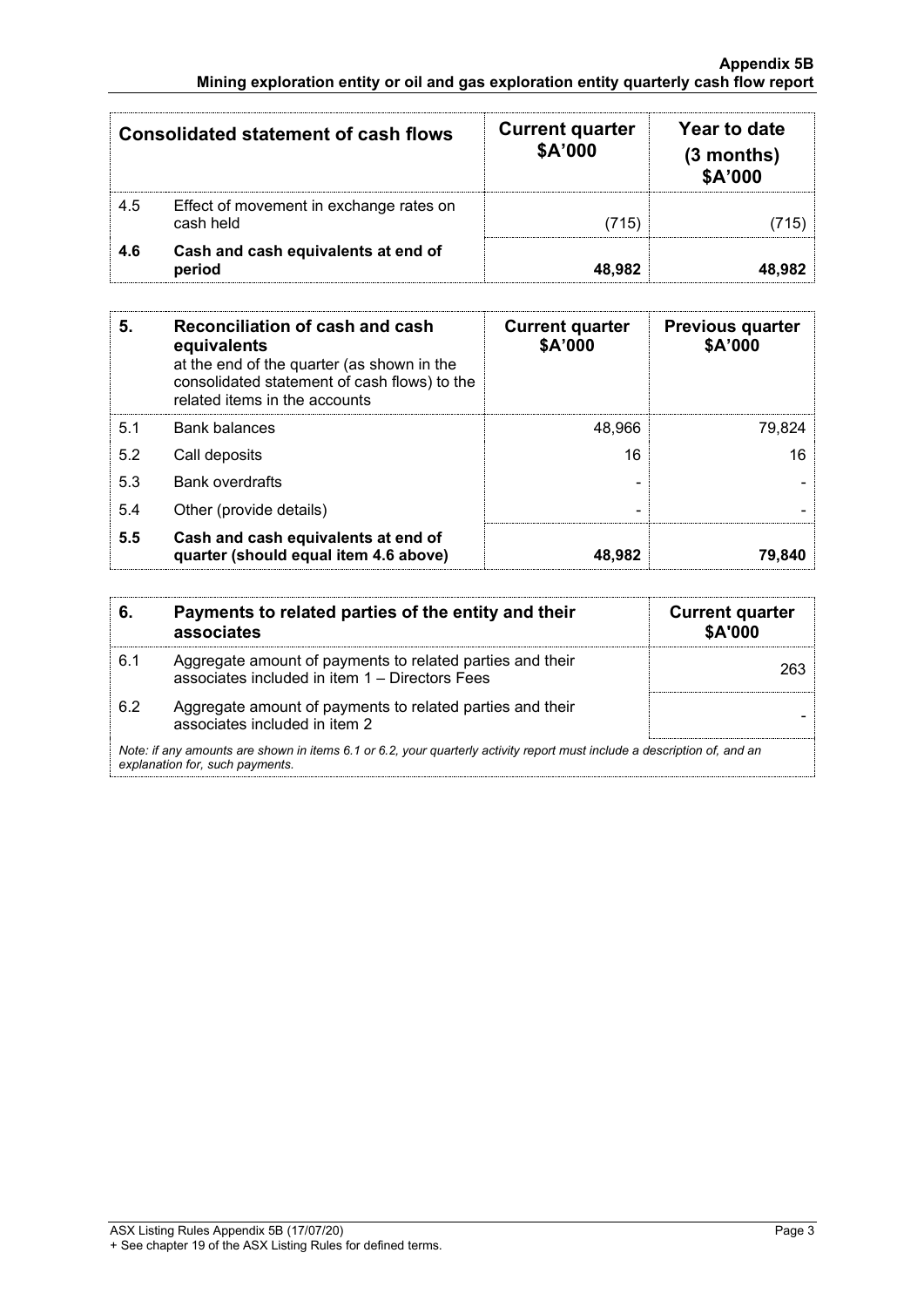| 7.  | <b>Financing facilities</b><br>Note: the term "facility' includes all forms of financing<br>arrangements available to the entity.<br>Add notes as necessary for an understanding of the<br>sources of finance available to the entity.                                                                                                               | <b>Total facility</b><br>amount at quarter<br>end<br>\$A'000 | Amount drawn at<br>quarter end<br>\$A'000 |
|-----|------------------------------------------------------------------------------------------------------------------------------------------------------------------------------------------------------------------------------------------------------------------------------------------------------------------------------------------------------|--------------------------------------------------------------|-------------------------------------------|
| 7.1 | Loan facilities                                                                                                                                                                                                                                                                                                                                      |                                                              |                                           |
| 7.2 | Credit standby arrangements                                                                                                                                                                                                                                                                                                                          | 140                                                          | 140                                       |
| 7.3 | Other (please specify)                                                                                                                                                                                                                                                                                                                               |                                                              |                                           |
| 7.4 | <b>Total financing facilities</b>                                                                                                                                                                                                                                                                                                                    | 140                                                          | 140                                       |
|     |                                                                                                                                                                                                                                                                                                                                                      |                                                              |                                           |
| 7.5 | Unused financing facilities available at quarter end                                                                                                                                                                                                                                                                                                 |                                                              | Nil                                       |
| 7.6 | Include in the box below a description of each facility above, including the lender, interest<br>rate, maturity date and whether it is secured or unsecured. If any additional financing<br>facilities have been entered into or are proposed to be entered into after quarter end,<br>include a note providing details of those facilities as well. |                                                              |                                           |
|     |                                                                                                                                                                                                                                                                                                                                                      |                                                              |                                           |

| 8.                                                                                                                                                                                                                              | Estimated cash available for future operating activities                                                                                                                                                                        | \$A'000 |  |
|---------------------------------------------------------------------------------------------------------------------------------------------------------------------------------------------------------------------------------|---------------------------------------------------------------------------------------------------------------------------------------------------------------------------------------------------------------------------------|---------|--|
| 8.1                                                                                                                                                                                                                             | Net cash from / (used in) operating activities (item 1.9)                                                                                                                                                                       | 6,724   |  |
| 8.2                                                                                                                                                                                                                             | (Payments for exploration & evaluation classified as investing<br>activities) (item 2.1(d))                                                                                                                                     |         |  |
| 8.3                                                                                                                                                                                                                             | Total relevant outgoings (item $8.1 +$ item $8.2$ )                                                                                                                                                                             | 6,724   |  |
| 8.4                                                                                                                                                                                                                             | Cash and cash equivalents at quarter end (item 4.6)                                                                                                                                                                             | 48,982  |  |
| 8.5                                                                                                                                                                                                                             | Unused finance facilities available at quarter end (item 7.5)                                                                                                                                                                   |         |  |
| 8.6                                                                                                                                                                                                                             | Total available funding (item 8.4 + item 8.5)                                                                                                                                                                                   | 48,982  |  |
| 8.7                                                                                                                                                                                                                             | Estimated quarters of funding available (item 8.6 divided by<br>item 8.3)                                                                                                                                                       | N/A     |  |
| Note: if the entity has reported positive relevant outgoings (ie a net cash inflow) in item 8.3, answer item 8.7 as "N/A".<br>Otherwise, a figure for the estimated quarters of funding available must be included in item 8.7. |                                                                                                                                                                                                                                 |         |  |
| 8.8                                                                                                                                                                                                                             | If item 8.7 is less than 2 quarters, please provide answers to the following questions:                                                                                                                                         |         |  |
|                                                                                                                                                                                                                                 | 8.8.1<br>Does the entity expect that it will continue to have the current level of net operating<br>cash flows for the time being and, if not, why not?                                                                         |         |  |
|                                                                                                                                                                                                                                 | Answer: Not applicable                                                                                                                                                                                                          |         |  |
|                                                                                                                                                                                                                                 | Has the entity taken any steps, or does it propose to take any steps, to raise further<br>8.8.2<br>cash to fund its operations and, if so, what are those steps and how likely does it<br>believe that they will be successful? |         |  |
|                                                                                                                                                                                                                                 | Answer: Not applicable                                                                                                                                                                                                          |         |  |
|                                                                                                                                                                                                                                 | 8.8.3<br>Does the entity expect to be able to continue its operations and to meet its business<br>objectives and, if so, on what basis?                                                                                         |         |  |
|                                                                                                                                                                                                                                 | Answer: Not applicable                                                                                                                                                                                                          |         |  |
|                                                                                                                                                                                                                                 | Note: where item 8.7 is less than 2 quarters, all of questions 8.8.1, 8.8.2 and 8.8.3 above must be answered.                                                                                                                   |         |  |